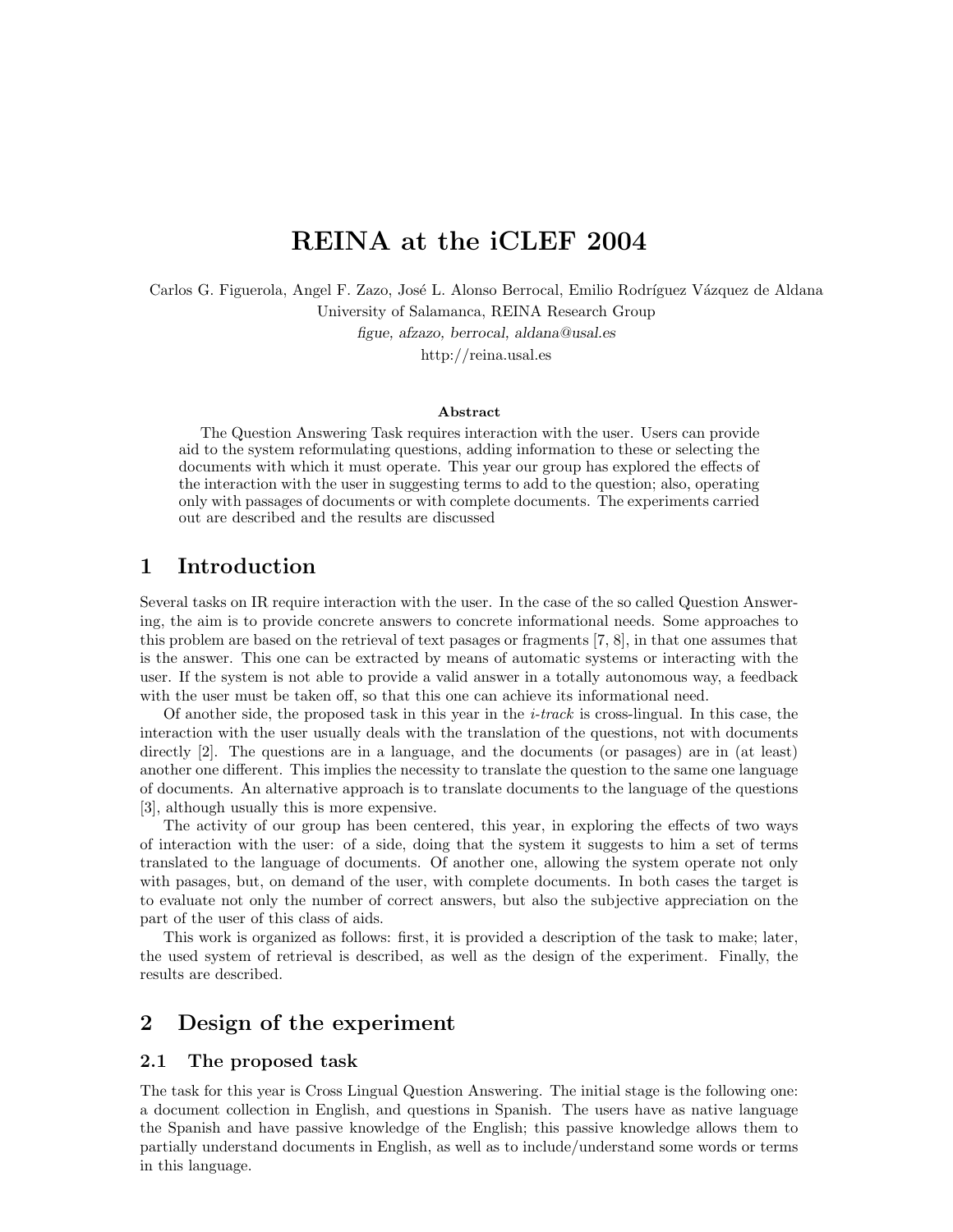| Age                                             | 24.13 |
|-------------------------------------------------|-------|
| Experience in using a point-and-click interface | 4.38  |
| Exp. in computerized OPACs                      | 4.26  |
| Experience in searching commercial systems      | 3.25  |
| Searching on www search services                | 4.5   |
| Using Machine Translation software              | 2.38  |
| How often conduct a search                      | 4.25  |
| Enjoy carriyng out information searches         | 3.75  |
| Reading skills in document language (english)   | 3.13  |

Table 1: Averages of Pre-Experiments Questionnaire



Figure 1: Layout of the Retrieval System

All the users selected for the experiment (8 altogether) were students of Information Science, accustomed to work with point-and-click interfaces, as well as to achieve searches on automated catalogue of libraries and to use World Wide Web search services. Its experience in the use of Machine Translation software, nevertheless, was enough minor (see Table 1).

#### 2.2 The Retrieval System

In fact we lack a true system of Question Answering. In its place we used a conventional IR system, based on the vectorial model, with some adaptations. The general idea is:

- to translate the question by means of a machine translation program
- to carry out a conventional retrieval from the translated question
- the user reads retrieved documents and deduces the answer to the question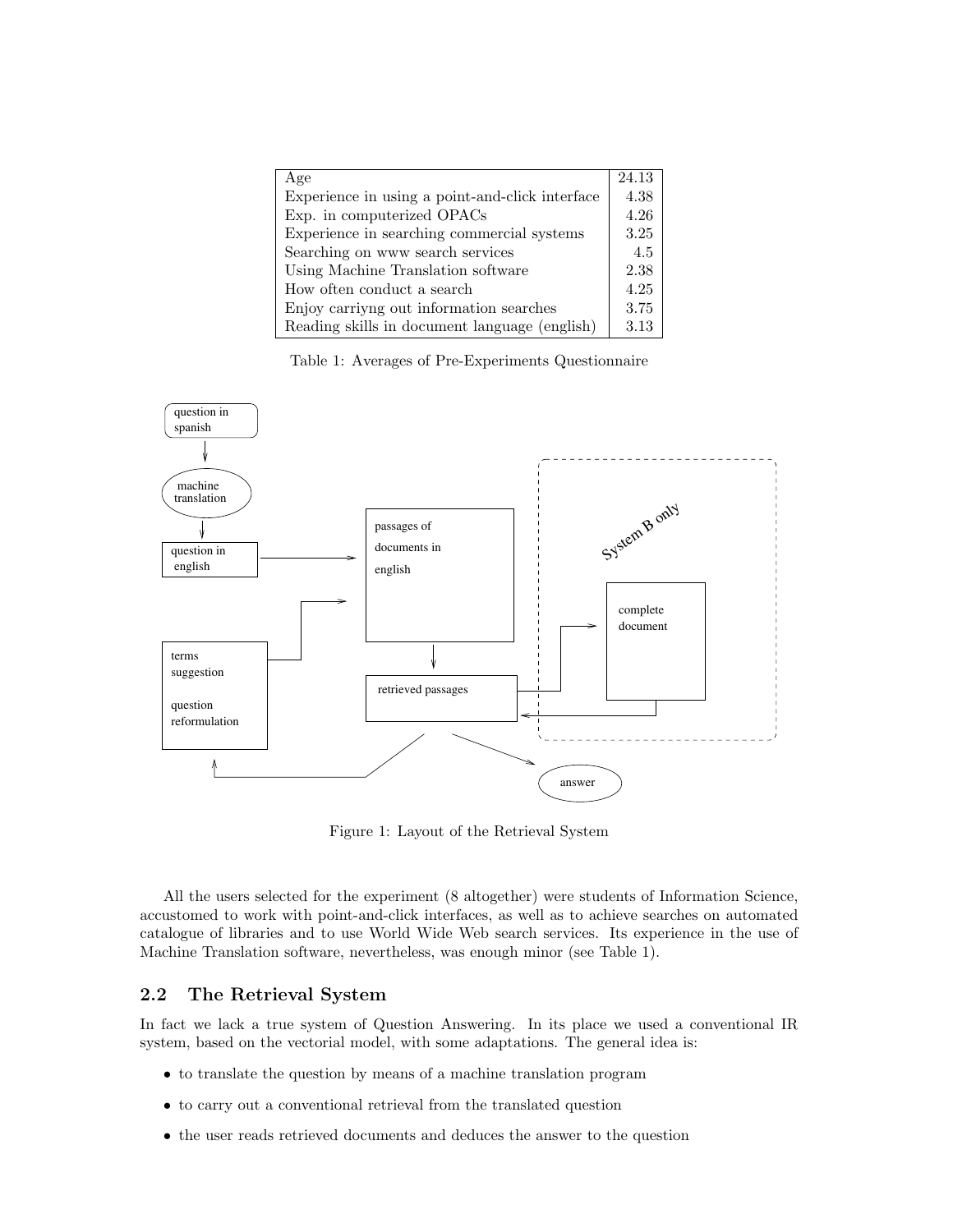| Collection                               | $LA94 \& GH95$ | Pasage Division |
|------------------------------------------|----------------|-----------------|
| Documents                                | 169,477        | 915,283         |
| Total index terms                        | 302,241        | 302,241         |
| Averaged doc length (words)              | 229.94         | 42.71           |
| Averaged doc length (unique index terms) | 163.77         | 38.01           |

Table 2: Documents Collection and Passage Division



Figure 2: Screen of Suggesting Terms

The base IR system is the same one that we have used in previous participation in CLEF [11], with a clasic term weight calculation based on  $tf \times idf[5]$ . On this base they have been added and modified some things:

- The software of automatic translation used is Reverso [6] (http://www.reverso.com). The version we use its the offered in a free way to the public from the web page of a well known newspaper (http://www.elmundo.es/traductor); the quality of his translations is lightly superior to that of other similar programs, and has the characteristic of offering several alternative translations of the same term. No training nor specialized dictionaries are avalaibles in this version, of course.
- the basic unit of indexation is not the document, but the passages or fragments of this one. The division in passages has been made dividing the documents in windows of 100 words, including stop words. Only the field TEXT of documents has been used. The list of stop words is the standard list of SMART [4] plus the words that they appear in more of the 15 % of documents. The final average number of words by document is smaller than 100 due to final fragments of documents; it is necessary to consider that the documents of collections CLEF, being press news, they are relatively small (see Table 2).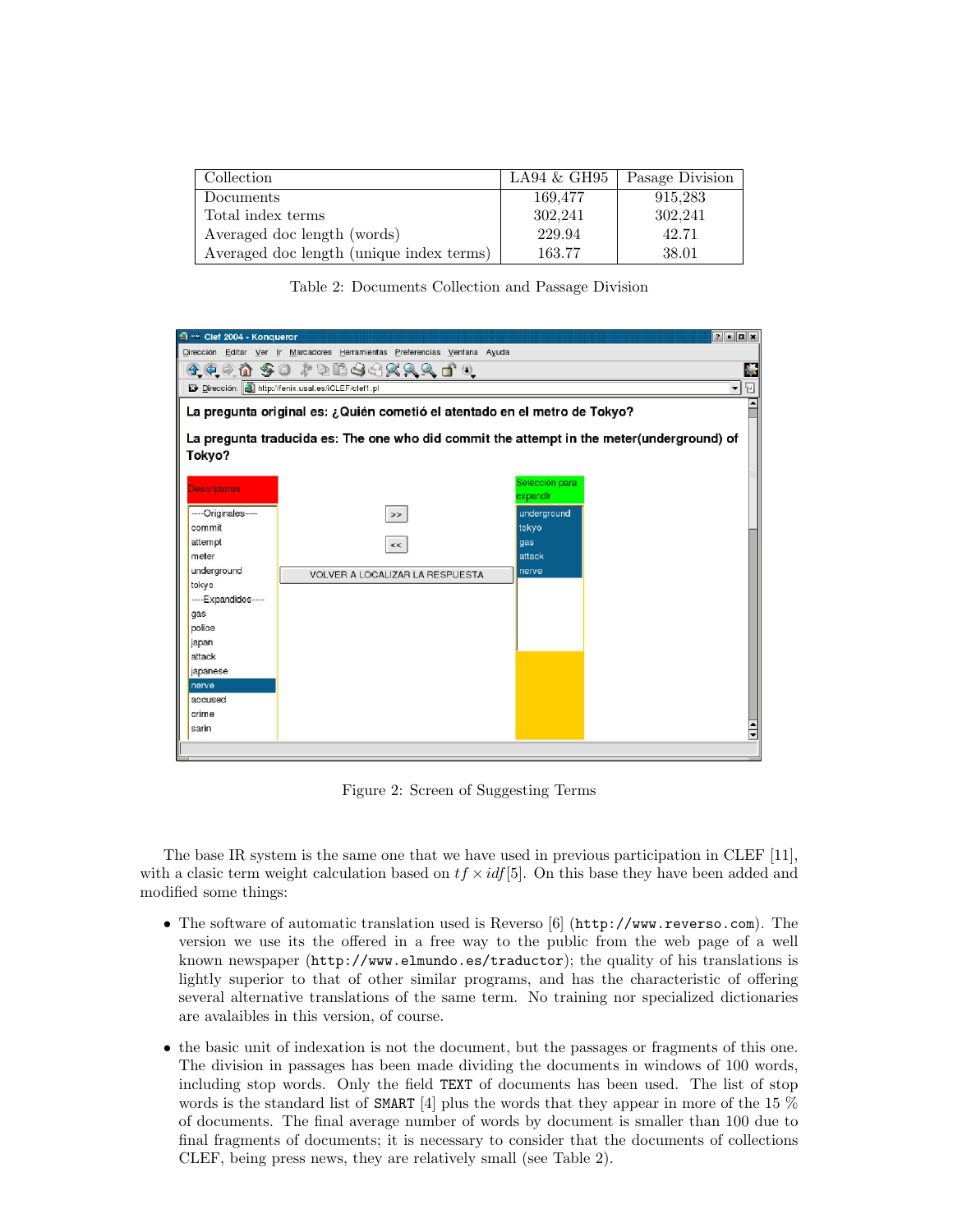|          | Time per Question |
|----------|-------------------|
| System A | 146.6             |
| System B | 115.8             |
| Total    | 198.9             |

Table 3: Averaged Time per Question in seconds (excluding more than 5 minutes)

| System A |               |       |
|----------|---------------|-------|
|          | 0 terms added | 33    |
|          | 2 terms added | $-11$ |
| System B |               |       |
|          | 0 terms added | .51   |
|          | 2 terms added |       |

Table 4: Terms Added per Question (excluding question during more than 5 minutes)

- the capacity to suggest terms to the user has been added to the system, so that this one can add these terms to the question. The suggested terms are in English (the language of documents); the idea is that these terms could improve the automatic translation of the questions; one hopes that, since the users they have a passive knowledge of the language of documents, are in conditions to include/understand part of those terms. The terms suggested for each question are obtained by means of techniques of expansion of terms. Our group of investigation has a great experience in expansion of queries applied to classic tasks of IR [11, 9, 10]. For that reason, we have used the expansion technique that offers the best results: the use of thesaurus of local association. The relations of co-occurrences of terms in the first retrieved documents are used to construct the thesaurus. Using this technique of expansion the best terms related to all the terms of the original question are obtained. For each question the best 30 related terms are obtained, and they are showed to the user so that it can, if it wishes it, incorporate them to the original question. The mechanism of suggestion of terms are frequently used in interactive experiments [1].
- The access and interaction with the system are carried out through a Web server and several forms. The most important characteristics are the possibility of making several iterations (to reformulate the translated question, to examine recovered passages, etc) and the possibility to obtain and to read the complete document from the retrieved passages.

#### 2.3 The experiment

All the users were undergone a process of previous training. For the experiment itself, the retrieval system was prepared in two different ways (system A and system B); the second way allows to accede to complete documents, while first no.

All the users were asked to make the 16 questions: half with system A and other half with system B. Nevertheless, the order of the questions and systems was organized so that half of the users began by the system A and the other half by system B. Each user worked with a sequence of different questions.

All the operations of the users were logged by the system. The sessions or questions of more than 5 minutes of duration were considered like nonvalid (19.5 %) The duration of each session seems to be in relation to the number of iterations (reformulations of questions), and this one with the one of terms added to the original translated question. In all these cases, the System B (that allows to visualize the complete documents) required less resources.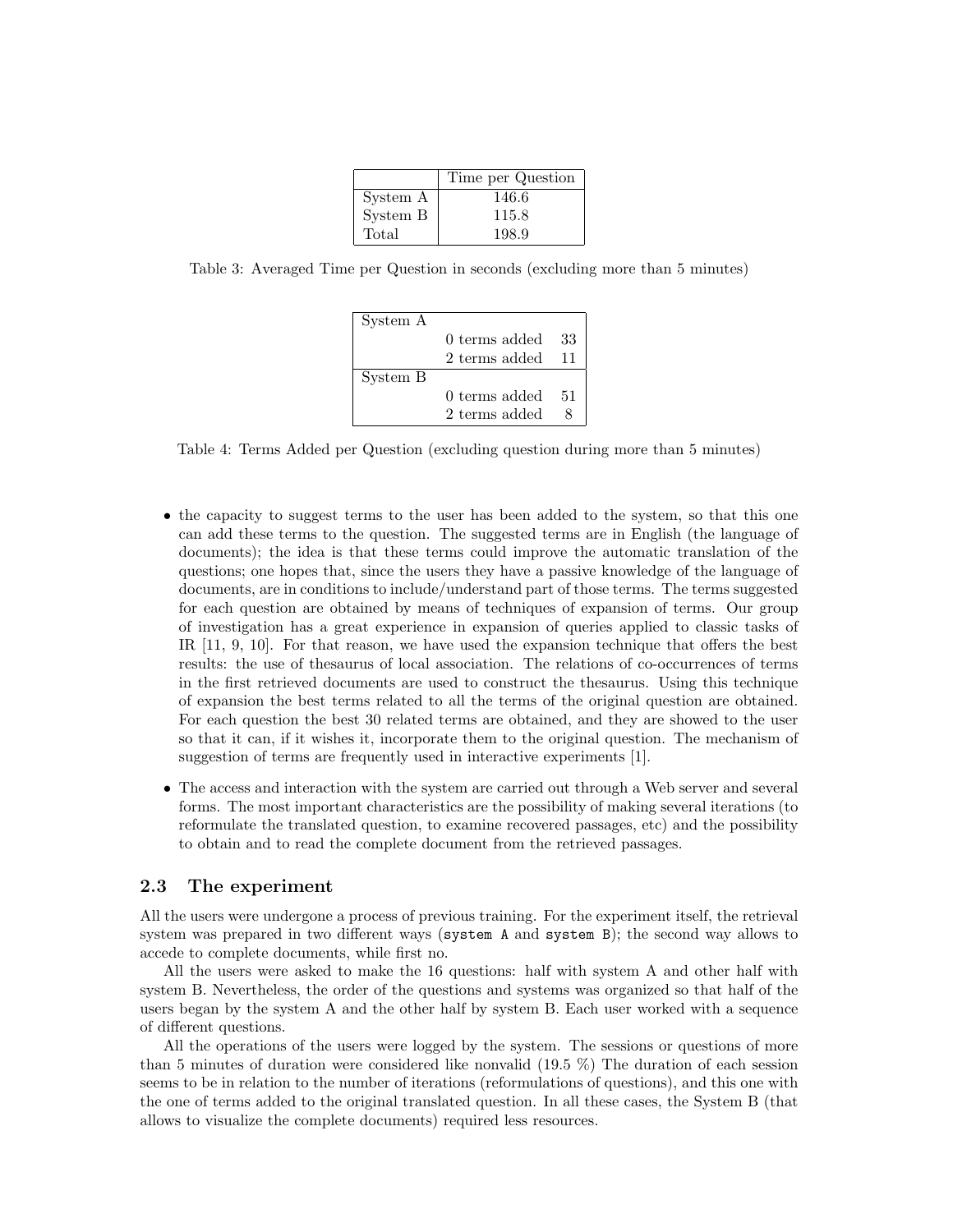| System A |              |    |
|----------|--------------|----|
|          | 0 iterations | 33 |
|          | 2 iterations | 11 |
| System B |              |    |
|          | 0 iterations | 51 |
|          | 2 iterations |    |

Table 5: Reformulation or Iterations por Question (excluding questions during more than 5 minutes)

| Fails |               |    |
|-------|---------------|----|
|       | 0 terms added | 20 |
|       | 2 terms added | 26 |
|       | 6 terms added | 2  |
| Hits  |               |    |
|       | 0 terms added | 71 |
|       | 2 terms added |    |

Table 6: Terms added per Question

## 3 Results

The evaluation of *i-track* comes in two flavours: strict and lenient. Lenient is more favorable, but also more realistic; for example, the answer to question 12 can take diverse forms, all of them correct ones: UDF, Union for French Democracy, UDF center-right party, etc. Since the users were not instructed on a concrete way of express the answer, it seems that the lenient results are more convenient.

In any case, a superiority of System B is appraised clearly; that is to say, the possibility of acceding to the complete document, starting off of the retrieved passages, it produces more successes (an improvement of the 28.75 %), which was awaited, although perhaps not of a so important way. But there are more interesting data: in that concerns about the possibility of adding suggested terms, we see that, in general, the users have used little this possibility; and when they have done it, they have added few terms. Of the 128 questions  $(16 \times 8 \text{ users})$  in 91 of them terms were not added, and in 35 they were added only 2 terms. Of the 80 correct questions (with both systems), only in 9 were added terms; in the failed questions, nevertheless, more than half it had added terms.

At first sight, this seems to indicate that suggesting terms is no useful to obtain answers. Nevertheless, of the 48 failures, 28 are NIL or timeout. Of these 28, in 17, 2 terms were added; and in 2 of them up to 6 terms. What it seems to indicate that the users do not appreciate the usefulness of suggesting terms, and they only use this possibility when they have difficulties in find out the answers. Iterations are related with adding terms, as the only sense of reformulating a question is to change terms.

Results, neverthless, must be viewed in the ligth of the nature of documents and the questions themshelves. Documents, as press news, are in general short and mono-topic; fragmentation in passages can result of minor interest. Question are short, too; in adition, they have proper nouns or other terms without or with obvious translation. In fact, a manual examination of the automatic translations of the questions showed their correctness. So, adding or removing terms is of minor interest.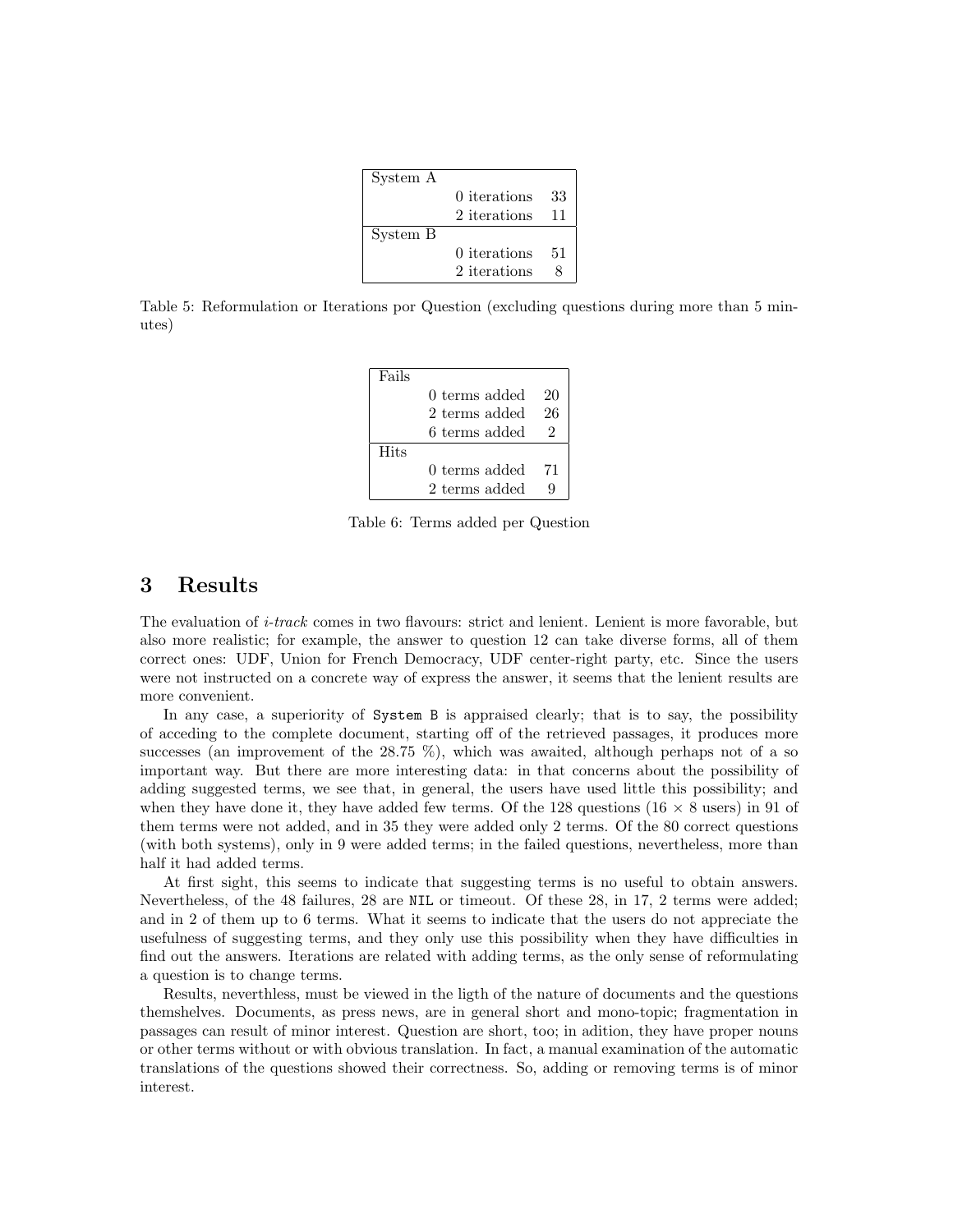

Figure 3: Retrieved Passages from Question 1

## 4 Conclusions

We have explored the interaction with the user towards finding related terms with the questions and suggesting them to the user; and working with passages but allowing to the user to get the complete documents. While term suggestion shows a low apprecciation by the user, getting complete documents rather only passages improves not only the hits, but the time required to achieve a correct answer. Neverthless, we must to take in account the small size of the documents used in the experiments, as well as the terseness in the questions.

## References

- [1] N. J. Belkin, C. Cool, D. Kelly, S.-J. Lin, S. Y. Park, J. Pérez-Carballo, and C. Sikora. Iterative exploration, design and evaluation of support for query reformulations in interactive information retrieval. Information Processing  $\mathcal C$  Management, 37(3):403-434, 2001.
- [2] B. J. Dorr, D. He, J. Luo, D. W. Oard, R. Schwartz, J. Wang, and D. Zajic. iCLEF 2003 at Maryland: Translation selection and document selection. In C. Peters, editor, Results of the CLEF 2003 Cross-Language System Evaluation Campaign. Working Notes for the CLEF 2003 Workshop, Trondheim, Norway, 2003.
- [3] F. López-Ostenero, J. Gonzalo, and F. Verdejo. UNED at CLEF 2003: Searching crosslanguage summaries. In C. Peters, editor, Results of the CLEF 2003 Cross-Language System Evaluation Campaign. Working Notes for the CLEF 2003 Workshop, Trondheim, Norway, 2003.
- [4] G. Salton. The SMART Retrieval System. Experiments in Automatic Document Processing. Prentice Hall, Englewoods Cliffs, N. J., 1971.